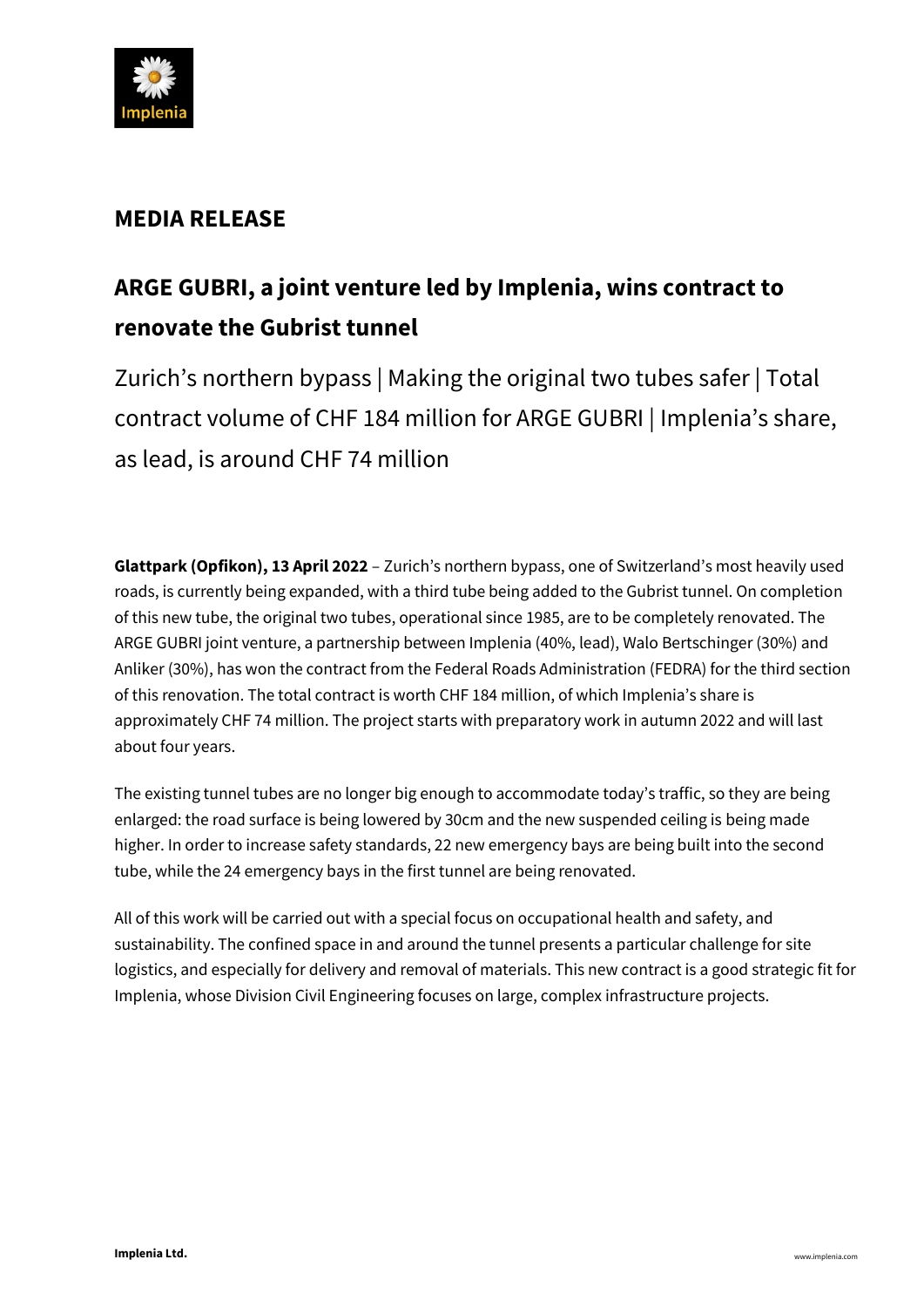

The Gubrist Tunnel is one of the busiest road tunnels in Switzerland and the two existing tubes have been in operation since 1985 (image: ©FEDRA).



BIM visualisation of the renovation of the existing Gubrist Tunnel tubes (image: ©ARGE GUBRI).

## **Contact for media:**

Corporate Communications, T +41 58 474 74 77[, communication@implenia.com](mailto:communication@implenia.com)